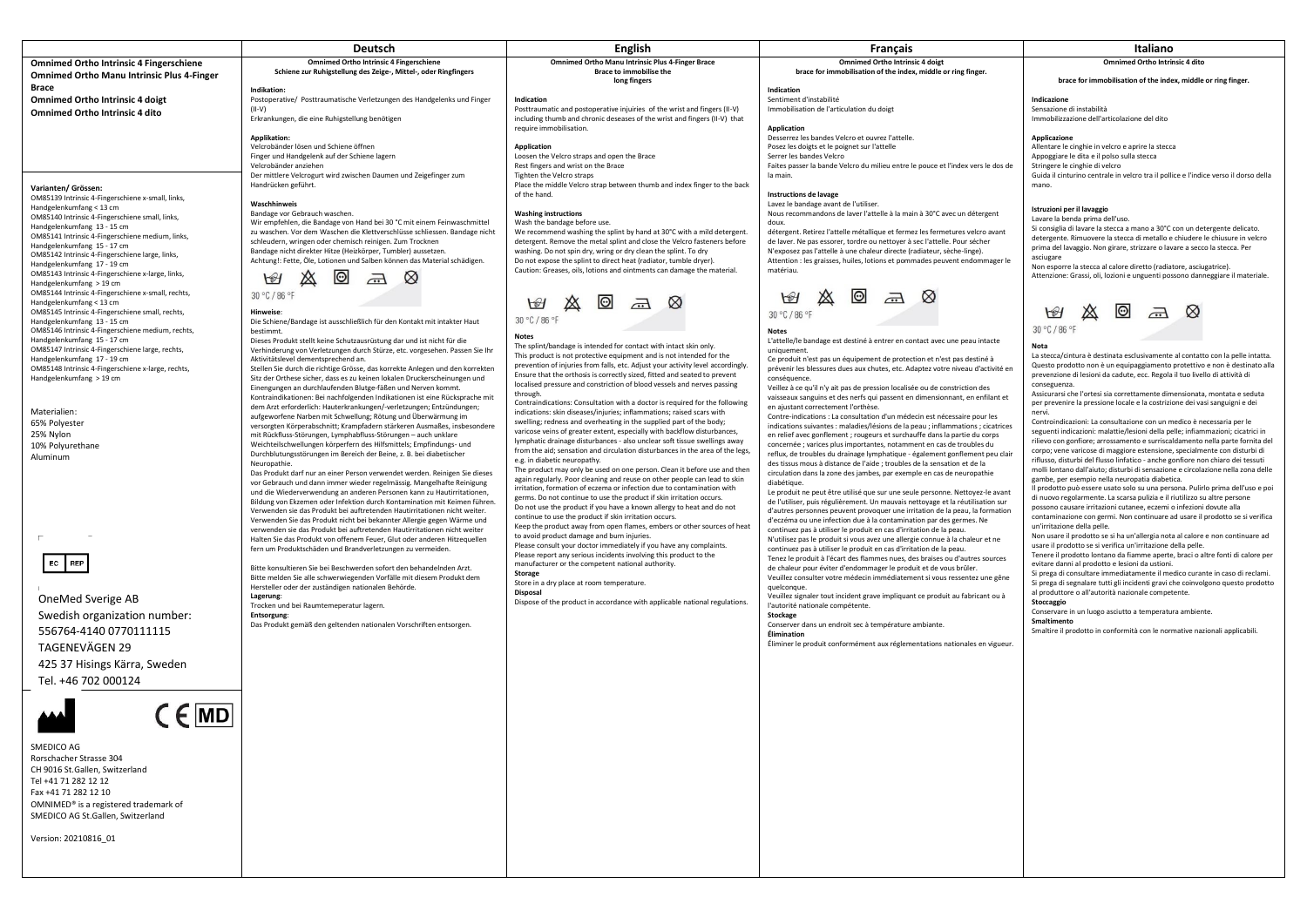|                                                                                                                                                                                                                                                                                                                                                                                                                                                                                                                                                                                                                                                                                                                                                                                                                                                                                                                                                                                                                                                                                                                                                                                                                                                                                                                            | <b>Dansk</b>                                                                                                                                                                                                                                                                                                                                                                                                                                                                                                                                                                                                                                                                                                                                                                                                                                                                                                                                                                                                                                                                                                                                                                                                                                                                                                                                                                                                                                                                                                                                                                                                                                                                                                                                                                                                                                                                                                                                                                                                                                                                                                                                                                                                                                                                                                            | Dutch                                                                                                                                                                                                                                                                                                                                                                                                                                                                                                                                                                                                                                                                                                                                                                                                                                                                                                                                                                                                                                                                                                                                                                                                                                                                                                                                                                                                                                                                                                                                                                                                                                                                                                                                                                                                                                                                                                                                                                                                                                                                                                                                                                                                                                                                                                                                                                                                                                                                                                                                                        | Svenska                                                                                                                                                                                                                                                                                                                                                                                                                                                                                                                                                                                                                                                                                                                                                                                                                                                                                                                                                                                                                                                                                                                                                                                                                                                                                                                                                                                                                                                                                                                                                                                                                                                                                                                                                                                                                                                                                                                                                                                                                                                                                                                                                                                                                                                                                                                                                                                                                                                   | Norsk                                                                                                                                                                                                                                                                                                                                                                                                                                                                                                                                                                                                                                                                                                                                                                                                                                                                                                                                                                                                                                                                                                                                                                                                                                                                                                                                                                                                                                                                                                                                                                                                                                                                                                                                                                                                                                                                                                                                                                                                                                                                                                                                                                                                       |
|----------------------------------------------------------------------------------------------------------------------------------------------------------------------------------------------------------------------------------------------------------------------------------------------------------------------------------------------------------------------------------------------------------------------------------------------------------------------------------------------------------------------------------------------------------------------------------------------------------------------------------------------------------------------------------------------------------------------------------------------------------------------------------------------------------------------------------------------------------------------------------------------------------------------------------------------------------------------------------------------------------------------------------------------------------------------------------------------------------------------------------------------------------------------------------------------------------------------------------------------------------------------------------------------------------------------------|-------------------------------------------------------------------------------------------------------------------------------------------------------------------------------------------------------------------------------------------------------------------------------------------------------------------------------------------------------------------------------------------------------------------------------------------------------------------------------------------------------------------------------------------------------------------------------------------------------------------------------------------------------------------------------------------------------------------------------------------------------------------------------------------------------------------------------------------------------------------------------------------------------------------------------------------------------------------------------------------------------------------------------------------------------------------------------------------------------------------------------------------------------------------------------------------------------------------------------------------------------------------------------------------------------------------------------------------------------------------------------------------------------------------------------------------------------------------------------------------------------------------------------------------------------------------------------------------------------------------------------------------------------------------------------------------------------------------------------------------------------------------------------------------------------------------------------------------------------------------------------------------------------------------------------------------------------------------------------------------------------------------------------------------------------------------------------------------------------------------------------------------------------------------------------------------------------------------------------------------------------------------------------------------------------------------------|--------------------------------------------------------------------------------------------------------------------------------------------------------------------------------------------------------------------------------------------------------------------------------------------------------------------------------------------------------------------------------------------------------------------------------------------------------------------------------------------------------------------------------------------------------------------------------------------------------------------------------------------------------------------------------------------------------------------------------------------------------------------------------------------------------------------------------------------------------------------------------------------------------------------------------------------------------------------------------------------------------------------------------------------------------------------------------------------------------------------------------------------------------------------------------------------------------------------------------------------------------------------------------------------------------------------------------------------------------------------------------------------------------------------------------------------------------------------------------------------------------------------------------------------------------------------------------------------------------------------------------------------------------------------------------------------------------------------------------------------------------------------------------------------------------------------------------------------------------------------------------------------------------------------------------------------------------------------------------------------------------------------------------------------------------------------------------------------------------------------------------------------------------------------------------------------------------------------------------------------------------------------------------------------------------------------------------------------------------------------------------------------------------------------------------------------------------------------------------------------------------------------------------------------------------------|-----------------------------------------------------------------------------------------------------------------------------------------------------------------------------------------------------------------------------------------------------------------------------------------------------------------------------------------------------------------------------------------------------------------------------------------------------------------------------------------------------------------------------------------------------------------------------------------------------------------------------------------------------------------------------------------------------------------------------------------------------------------------------------------------------------------------------------------------------------------------------------------------------------------------------------------------------------------------------------------------------------------------------------------------------------------------------------------------------------------------------------------------------------------------------------------------------------------------------------------------------------------------------------------------------------------------------------------------------------------------------------------------------------------------------------------------------------------------------------------------------------------------------------------------------------------------------------------------------------------------------------------------------------------------------------------------------------------------------------------------------------------------------------------------------------------------------------------------------------------------------------------------------------------------------------------------------------------------------------------------------------------------------------------------------------------------------------------------------------------------------------------------------------------------------------------------------------------------------------------------------------------------------------------------------------------------------------------------------------------------------------------------------------------------------------------------------------|-------------------------------------------------------------------------------------------------------------------------------------------------------------------------------------------------------------------------------------------------------------------------------------------------------------------------------------------------------------------------------------------------------------------------------------------------------------------------------------------------------------------------------------------------------------------------------------------------------------------------------------------------------------------------------------------------------------------------------------------------------------------------------------------------------------------------------------------------------------------------------------------------------------------------------------------------------------------------------------------------------------------------------------------------------------------------------------------------------------------------------------------------------------------------------------------------------------------------------------------------------------------------------------------------------------------------------------------------------------------------------------------------------------------------------------------------------------------------------------------------------------------------------------------------------------------------------------------------------------------------------------------------------------------------------------------------------------------------------------------------------------------------------------------------------------------------------------------------------------------------------------------------------------------------------------------------------------------------------------------------------------------------------------------------------------------------------------------------------------------------------------------------------------------------------------------------------------|
| <b>Omnimed Ortho Intrinsic 4 finger</b>                                                                                                                                                                                                                                                                                                                                                                                                                                                                                                                                                                                                                                                                                                                                                                                                                                                                                                                                                                                                                                                                                                                                                                                                                                                                                    | <b>Omnimed Ortho Intrinsic 4 finger</b><br>brace for immobilisation of the index, middle or ring finger.                                                                                                                                                                                                                                                                                                                                                                                                                                                                                                                                                                                                                                                                                                                                                                                                                                                                                                                                                                                                                                                                                                                                                                                                                                                                                                                                                                                                                                                                                                                                                                                                                                                                                                                                                                                                                                                                                                                                                                                                                                                                                                                                                                                                                | <b>Omnimed Ortho Intrinsic 4 vinger</b><br>brace for immobilisation of the index, middle or ring finger.                                                                                                                                                                                                                                                                                                                                                                                                                                                                                                                                                                                                                                                                                                                                                                                                                                                                                                                                                                                                                                                                                                                                                                                                                                                                                                                                                                                                                                                                                                                                                                                                                                                                                                                                                                                                                                                                                                                                                                                                                                                                                                                                                                                                                                                                                                                                                                                                                                                     | <b>Omnimed Ortho Intrinsic 4 finger</b><br>brace for immobilisation of the index, middle or ring finger.                                                                                                                                                                                                                                                                                                                                                                                                                                                                                                                                                                                                                                                                                                                                                                                                                                                                                                                                                                                                                                                                                                                                                                                                                                                                                                                                                                                                                                                                                                                                                                                                                                                                                                                                                                                                                                                                                                                                                                                                                                                                                                                                                                                                                                                                                                                                                  | <b>Omnimed Ortho Intrinsic 4 finger</b><br>Brace for immobilisation of the index, middle or ring finger.                                                                                                                                                                                                                                                                                                                                                                                                                                                                                                                                                                                                                                                                                                                                                                                                                                                                                                                                                                                                                                                                                                                                                                                                                                                                                                                                                                                                                                                                                                                                                                                                                                                                                                                                                                                                                                                                                                                                                                                                                                                                                                    |
| <b>Omnimed Ortho Intrinsic 4 vinger</b><br><b>Omnimed Ortho Intrinsic 4 finger</b>                                                                                                                                                                                                                                                                                                                                                                                                                                                                                                                                                                                                                                                                                                                                                                                                                                                                                                                                                                                                                                                                                                                                                                                                                                         | Angivelse                                                                                                                                                                                                                                                                                                                                                                                                                                                                                                                                                                                                                                                                                                                                                                                                                                                                                                                                                                                                                                                                                                                                                                                                                                                                                                                                                                                                                                                                                                                                                                                                                                                                                                                                                                                                                                                                                                                                                                                                                                                                                                                                                                                                                                                                                                               | Aanduiding                                                                                                                                                                                                                                                                                                                                                                                                                                                                                                                                                                                                                                                                                                                                                                                                                                                                                                                                                                                                                                                                                                                                                                                                                                                                                                                                                                                                                                                                                                                                                                                                                                                                                                                                                                                                                                                                                                                                                                                                                                                                                                                                                                                                                                                                                                                                                                                                                                                                                                                                                   | Anvisning                                                                                                                                                                                                                                                                                                                                                                                                                                                                                                                                                                                                                                                                                                                                                                                                                                                                                                                                                                                                                                                                                                                                                                                                                                                                                                                                                                                                                                                                                                                                                                                                                                                                                                                                                                                                                                                                                                                                                                                                                                                                                                                                                                                                                                                                                                                                                                                                                                                 | Indikasjon<br>Følelse av ustabilitet                                                                                                                                                                                                                                                                                                                                                                                                                                                                                                                                                                                                                                                                                                                                                                                                                                                                                                                                                                                                                                                                                                                                                                                                                                                                                                                                                                                                                                                                                                                                                                                                                                                                                                                                                                                                                                                                                                                                                                                                                                                                                                                                                                        |
| <b>Omnimed Ortho Intrinsic 4 finger</b>                                                                                                                                                                                                                                                                                                                                                                                                                                                                                                                                                                                                                                                                                                                                                                                                                                                                                                                                                                                                                                                                                                                                                                                                                                                                                    | Følelse af ustabilitet<br>Immobilisering af fingerleddet                                                                                                                                                                                                                                                                                                                                                                                                                                                                                                                                                                                                                                                                                                                                                                                                                                                                                                                                                                                                                                                                                                                                                                                                                                                                                                                                                                                                                                                                                                                                                                                                                                                                                                                                                                                                                                                                                                                                                                                                                                                                                                                                                                                                                                                                | Gevoel van instabiliteit<br>Immobilisatie van het vingergewricht                                                                                                                                                                                                                                                                                                                                                                                                                                                                                                                                                                                                                                                                                                                                                                                                                                                                                                                                                                                                                                                                                                                                                                                                                                                                                                                                                                                                                                                                                                                                                                                                                                                                                                                                                                                                                                                                                                                                                                                                                                                                                                                                                                                                                                                                                                                                                                                                                                                                                             | Känsla av instabilitet<br>Immobilisering av fingerleden                                                                                                                                                                                                                                                                                                                                                                                                                                                                                                                                                                                                                                                                                                                                                                                                                                                                                                                                                                                                                                                                                                                                                                                                                                                                                                                                                                                                                                                                                                                                                                                                                                                                                                                                                                                                                                                                                                                                                                                                                                                                                                                                                                                                                                                                                                                                                                                                   | Immobilisering av fingerleddet                                                                                                                                                                                                                                                                                                                                                                                                                                                                                                                                                                                                                                                                                                                                                                                                                                                                                                                                                                                                                                                                                                                                                                                                                                                                                                                                                                                                                                                                                                                                                                                                                                                                                                                                                                                                                                                                                                                                                                                                                                                                                                                                                                              |
|                                                                                                                                                                                                                                                                                                                                                                                                                                                                                                                                                                                                                                                                                                                                                                                                                                                                                                                                                                                                                                                                                                                                                                                                                                                                                                                            | Ansøgning<br>Maak de klittenband los en open de spalk<br>Laat vingers en pols op de spalk rusten<br>Trek de klittenband aan<br>Leid de middelste klittenband tussen duim en wijsvinger naar de rug van de                                                                                                                                                                                                                                                                                                                                                                                                                                                                                                                                                                                                                                                                                                                                                                                                                                                                                                                                                                                                                                                                                                                                                                                                                                                                                                                                                                                                                                                                                                                                                                                                                                                                                                                                                                                                                                                                                                                                                                                                                                                                                                               | Toepassing<br>Maak de klittenband los en open de spalk<br>Laat vingers en pols op de spalk rusten<br>Trek de klittenband aan<br>Leid de middelste klittenband tussen duim en wijsvinger naar de rug van                                                                                                                                                                                                                                                                                                                                                                                                                                                                                                                                                                                                                                                                                                                                                                                                                                                                                                                                                                                                                                                                                                                                                                                                                                                                                                                                                                                                                                                                                                                                                                                                                                                                                                                                                                                                                                                                                                                                                                                                                                                                                                                                                                                                                                                                                                                                                      | Ansökan<br>Lossa kardborrebanden och öppna skenan<br>Vila fingrar och handled på skenan.<br>Dra åt kardborrebanden<br>För det mellersta kardborrebandet mellan tummen och pekfingret till                                                                                                                                                                                                                                                                                                                                                                                                                                                                                                                                                                                                                                                                                                                                                                                                                                                                                                                                                                                                                                                                                                                                                                                                                                                                                                                                                                                                                                                                                                                                                                                                                                                                                                                                                                                                                                                                                                                                                                                                                                                                                                                                                                                                                                                                 | Applikasjon<br>Løsne borrelåsbåndene og åpne skinnen<br>Plasser fingrene og håndleddet på skinnen<br>Ta på borrelåsstropper<br>Den midterste borrelåsstangen føres mellom tommelen og pekefingeren til<br>baksiden av hånden.                                                                                                                                                                                                                                                                                                                                                                                                                                                                                                                                                                                                                                                                                                                                                                                                                                                                                                                                                                                                                                                                                                                                                                                                                                                                                                                                                                                                                                                                                                                                                                                                                                                                                                                                                                                                                                                                                                                                                                               |
| <b>Variants/Sizes</b><br>OM85139 Intrinsic 4-finger x-small, left, wrist circumference <<br>13 cm<br>OM85140 Intrinsic 4-finger small, left, wrist circumference 13 -<br>15 cm<br>OM85141 Intrinsic 4-finger medium, left, wrist circumference<br>15 - 17 cm<br>OM85142 Intrinsic 4-finger large, left, wrist circumference 17 -<br>19 cm<br>OM85143 Intrinsic 4-finger x-large, left, wrist circumference ><br>19 cm<br>OM85144 Intrinsic 4-finger x-small, right, wrist circumference <<br>13 cm<br>OM85145 Intrinsic 4-finger small, right, wrist circumference 13<br>- 15 cm<br>OM85146 Intrinsic 4-finger medium, right, wrist circumference<br>15 - 17 cm<br>OM85147 Intrinsic 4-finger large, right, wrist circumference 17<br>- 19 cm<br>OM85148 Intrinsic 4-finger x-large, right, wrist circumference ><br>19 cm<br>Materials:<br>65% Polyester<br>25% Nylon<br>10% Polyurethane<br>Aluminum<br>EC REP<br>OneMed Sverige AB<br>Swedish organization number:<br>556764-4140 0770111115<br>TAGENEVÄGEN 29<br>425 37 Hisings Kärra, Sweden<br>Tel. +46 702 000124<br>$\epsilon$ MD<br>SMEDICO AG<br>Rorschacher Strasse 304<br>CH 9016 St.Gallen, Switzerland<br>Tel +41 71 282 12 12<br>Fax +41 71 282 12 10<br>OMNIMED® is a registered trademark of<br>SMEDICO AG St.Gallen, Switzerland<br>Version: 20210816 01 | hand.<br>Vaskeanvisninger<br>Vask bandagen før brug.<br>Vi anbefaler, at skinnen vaskes i hånden ved 30 °C med et mildt vaskemiddel.<br>rengøringsmiddel. Fjern metalskinnen, og luk velcrolukningerne, inden du<br>vasker den. Skinnen må ikke centrifugeres, vrides eller tørrenses. Til tørring<br>Skinnen må ikke udsættes for direkte varme (radiator, tørretumbler).<br>Forsigtig: Fedt, olie, lotioner og salver kan beskadige materialet.<br>$\bigcirc$<br>30 °C / 86 °F<br><b>Bemærk</b><br>Skinnen/bandagen er udelukkende beregnet til kontakt med intakt hud.<br>Dette produkt er ikke beskyttelsesudstyr og er ikke beregnet til forebyggelse<br>af skader ved fald osv. Tilpas dit aktivitetsniveau i overensstemmelse hermed.<br>Sørg for, at ortosen er korrekt dimensioneret, korrekt monteret og korrekt<br>placeret for at forhindre lokalt tryk og indsnævring af blodkar og nerver.<br>Kontraindikationer: Ved følgende indikationer er det nødvendigt at konsultere<br>en læge: hudsygdomme/skader, betændelser, hævede ar med hævelse,<br>rødme og overophedning i den forsynede del af kroppen, åreknuder af større<br>omfang, især med tilbagestrømningsforstyrrelser, lymfeflowforstyrrelser -<br>også uklar bløddelssvulst væk fra hjælpemidlet, føle- og kredsløbsforstyrrelser<br>i området omkring benene, f.eks. ved diabetisk neuropati.<br>Produktet må kun anvendes på én person. Rengør den før brug og derefter<br>regelmæssigt igen. Dårlig rengøring og genbrug på andre mennesker kan<br>forårsage hudirritation, eksem eller infektion på grund af forurening med<br>bakterier. Fortsæt ikke med at bruge produktet, hvis der opstår hudirritation.<br>Brug ikke produktet, hvis du har en kendt allergi over for varme, og fortsæt<br>ikke med at bruge produktet, hvis der opstår hudirritation.<br>Hold produktet væk fra åben ild, gløder eller andre varmekilder for at undgå<br>produktskader og forbrændingsskader.<br>Kontakt straks din læge, hvis du har nogen klager.<br>Anmeld alle alvorlige hændelser med dette produkt til producenten eller til<br>den relevante nationale myndighed.<br><b>Opbevaring:</b><br>Opbevares på et tørt sted ved stuetemperatur.<br>Bortskaffelse:<br>Bortskaf produktet i overensstemmelse med gældende nationale<br>bestemmelser. | de hand.<br>Wasvoorschriften<br>Was het verband voor gebruik.<br>Wij raden aan de spalk met de hand te wassen op 30°C met een mild<br>wasmiddel.<br>wasmiddel. Verwijder de metalen spalk en sluit de klittenbandsluitingen<br>voor het wassen. De spalk niet centrifugeren, uitwringen of chemisch<br>reinigen. Om te drogen<br>Stel de spalk niet bloot aan directe warmte (radiator, droogtrommel).<br>Let op: vetten, oliën, lotions en zalven kunnen het materiaal beschadigen.<br>$\bigotimes$<br>30 °C / 86 °F<br>Noteer<br>De spalk/zwachtel is uitsluitend bestemd om in contact te komen met de<br>intacte huid.<br>Dit product is geen beschermingsmiddel en is niet bedoeld ter voorkoming<br>van letsel door vallen, enz. Pas uw activiteitsniveau daarop aan.<br>Zorg ervoor dat de orthese de juiste maat heeft, correct wordt<br>aangemeten en correct wordt geplaatst om plaatselijke druk en<br>beklemming van bloedvaten en zenuwen te voorkomen.<br>Contra-indicaties: Raadpleging van een arts is vereist bij de volgende<br>indicaties: huidziekten/blessures; ontstekingen; verheven littekens met<br>zwelling; roodheid en oververhitting in het aanvoerende deel van het<br>lichaam; spataderen van grotere omvang, vooral met<br>terugstroomstoornissen, lymfestroomstoornissen - ook onduidelijke weke<br>delen zwelling uit de buurt van de steun; gevoels- en circulatiestoornissen<br>in het gebied van de benen, bijv. bij diabetische neuropathie.<br>Het product mag slechts op één persoon worden gebruikt. Maak het<br>schoon voor gebruik en daarna nog eens regelmatig. Slechte reiniging en<br>hergebruik op andere mensen kan huidirritatie, eczeem of infectie<br>veroorzaken als gevolg van besmetting met ziektekiemen. Het product niet<br>blijven gebruiken indien huidirritatie optreedt.<br>Gebruik het product niet als u een bekende allergie voor warmte heeft en<br>ga niet door met het gebruik van het product als huidirritatie optreedt.<br>Houd het product uit de buurt van open vuur, sintels of andere<br>warmtebronnen om schade aan het product en brandwonden te<br>voorkomen.<br>Gelieve alle ernstige incidenten met dit product te melden aan de<br>fabrikant of de bevoegde nationale instantie.<br>Gelieve alle ernstige incidenten met dit product te melden aan de<br>fabrikant of de bevoegde nationale instantie.<br>Opslag<br>Bewaren op een droge plaats bij kamertemperatuur.<br>Verwijdering<br>Gooi het product weg in overeenstemming met de geldende nationale<br>voorschriften | handryggen.<br>Tvättråd<br>Tvätta bandaget före användning.<br>Vi rekommenderar att du tvättar skenan för hand i 30 °C med ett milt<br>tvättmedel.<br>Tvättmedel. Ta bort metallskenan och stäng kardborrebanden innan du<br>tvättar den. Skenan får inte snurras, vridas eller kemtvättas. För att torka<br>Utsätt inte skenan för direkt värme (radiator, torktumlare).<br>Försiktighet: Fetter, oljor, lotioner och salvor kan skada materialet.<br>$\bigcirc$<br>30 °C / 86 °F<br>Anmärkning<br>Skenan/förbandet är uteslutande avsett för kontakt med intakt hud.<br>Den här produkten är inte en skyddsutrustning och är inte avsedd för att<br>förhindra skador från fall etc. Anpassa din aktivitetsnivå därefter.<br>Se till att ortosen är korrekt dimensionerad, korrekt monterad och korrekt<br>placerad för att förhindra lokalt tryck och inskränkning av blodkärl och nerver.<br>Kontraindikationer: Vid följande indikationer krävs läkarkonsultation:<br>hudsjukdomar/skador, inflammationer, upphöjda ärr med svullnad, rodnad<br>och överhettning i den tillförsedda delen av kroppen, åderbråck av större<br>omfattning, särskilt vid störningar i återflödet, störningar i lymfflödet - även<br>oklara mjukdelssvullnader utanför stödet, känsel- och cirkulationsstörningar i<br>området kring benen, t.ex. vid diabetisk neuropati.<br>Produkten får endast användas på en person. Rengör den innan du använder<br>den och sedan regelbundet igen. Dålig rengöring och återanvändning på andra<br>människor kan orsaka hudirritation, eksem eller infektioner på grund av<br>bakterier. Fortsätt inte att använda produkten om hudirritation uppstår.<br>Använd inte produkten om du har en känd allergi mot värme och fortsätt inte<br>att använda produkten om hudirritation uppstår.N'utilisez pas le produit si<br>vous avez une allergie connue à la chaleur et ne continuez pas à utiliser le<br>produit en cas d'irritation de la peau.<br>Håll produkten borta från öppen eld, glöd eller andra värmekällor för att<br>undvika skador på produkten och brännskador.<br>Kontakta den behandlande läkaren omedelbart vid besvär.<br>Rapportera alla allvarliga incidenter med denna produkt till tillverkaren eller<br>den behöriga nationella myndigheten.<br>Lagring<br>Förvaras på ett torrt ställe i rumstemperatur.<br><b>Bortskaffande</b><br>Bortskaffa produkten i enlighet med tillämpliga nationella bestämmelser. | Vaskeinstruksjoner<br>Vask bandasje før bruk.<br>Vi anbefaler å rengjøre skinnen for hånd ved 30 °C med et mildt vaskemiddel<br>å vaske. Fjern metallskinnen før du vasker den, og lukk borrelåsfeste. Ikke<br>spinn, vri eller rens skinnen. Å tørke<br>Ikke utsett skinnen for direkte varme (radiatorer, tumblere).<br>Advarsel!: Fett, oljer, kremer og salver kan skade materialet.<br> ⊙ <br>$\overline{\mathcal{L}}$<br>$\bigcup$<br>30 °C / 86 °F<br>Merk<br>Skinnen / bandasjen er kun ment for kontakt med intakt hud.<br>Dette produktet utgjør ikke verneutstyr og er ikke ment for å forhindre<br>skader fra fall osv. Juster aktivitetsnivået ditt deretter.<br>Med riktig størrelse, riktig påføring og riktig tilpasning av ortosen, sørg for at<br>det ikke er lokale trykkfenomener og innsnevringer i blodkar og nerver som<br>løper gjennom den.<br>Kontraindikasjoner: Konsultasjon med legen er nødvendig for følgende<br>indikasjoner: hudsykdommer / skader; Betennelse; hevede arr med hevelse;<br>Rødhet og overoppheting i den tilførte delen av kroppen; Åreknuter i større<br>grad, spesielt med refluksforstyrrelser, lymfedreneringsforstyrrelser - også<br>uklare bløtvevshevelser vekk fra hjelpemidlet; Sensoriske og<br>sirkulasjonsforstyrrelser i bena, f.eks. B. i diabetisk nevropati.<br>Produktet kan bare brukes på én person. Rengjør den før bruk og deretter<br>regelmessig. Mangelfull rengjøring og gjenbruk for andre mennesker kan føre<br>til hudirritasjon, dannelse av eksem eller infeksjon gjennom forurensning<br>med bakterier. Ikke fortsett å bruke produktet hvis hudirritasjon oppstår.<br>Ikke bruk produktet hvis du har en kjent allergi mot varme, og ikke fortsett å<br>bruke produktet hvis hudirritasion oppstår<br>Hold produktet borte fra åpen ild, glør eller andre varmekilder for å unngå<br>produktskader og brannskader.<br>Ved klager, kontakt legen umiddelbart.<br>Rapporter alle alvorlige hendelser med dette produktet til produsenten eller<br>den relevante nasjonale myndigheten.<br>Oppbevaring<br>Oppbevares tørt og ved romtemperatur.<br>Avhending<br>Kast produktet i samsvar med gjeldende nasjonale forskrifter. |